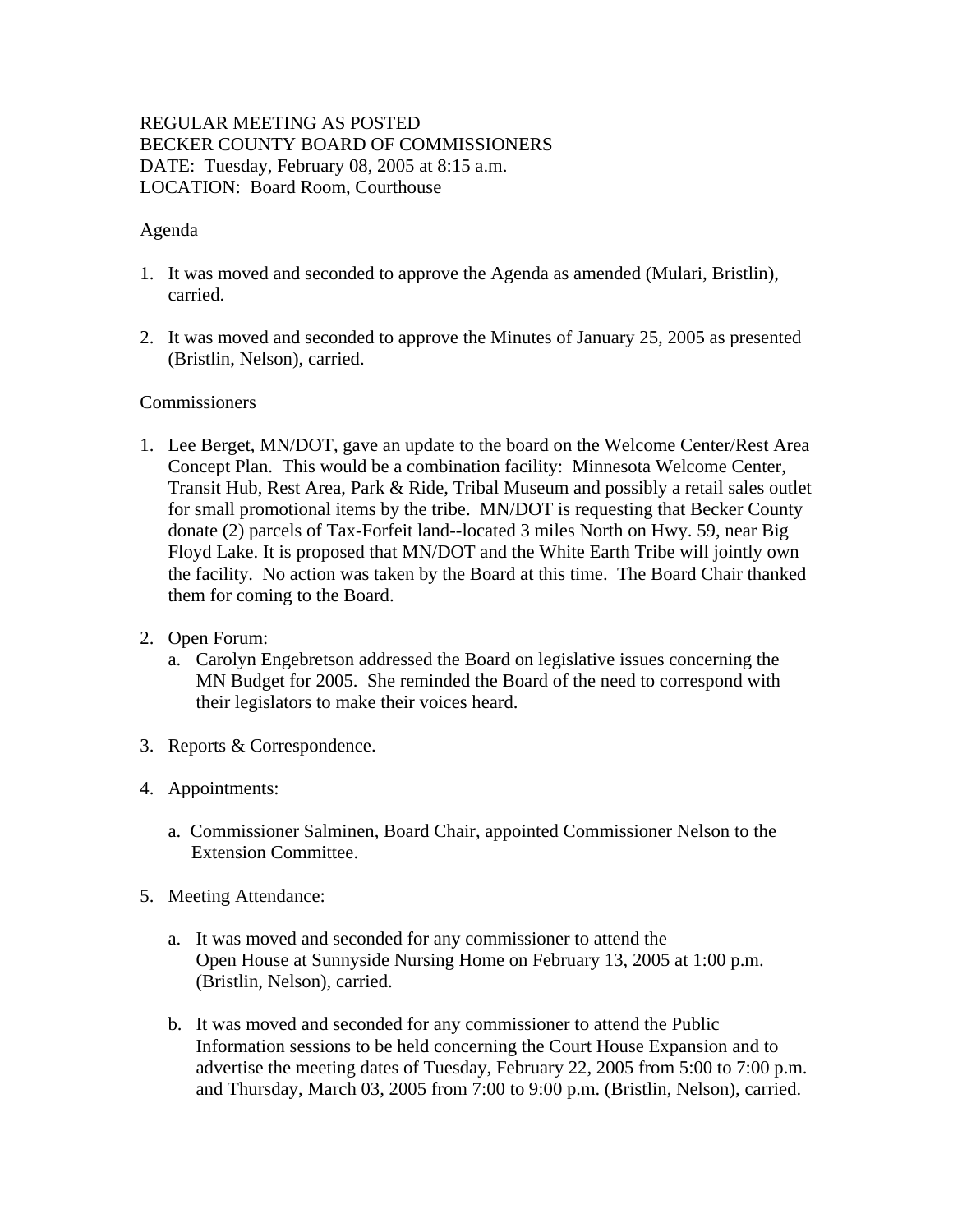- 6. It was moved and seconded to authorize Commissioner Salminen, Board Chair, to sign the Soil & Water 2005 Natural Resources Block Grant Agreement (Nelson, Bristlin), carried.
- 7. Commissioner Salminen, Board Chair, asked that the Open Forum Guidelines be copied for the County Board and placed in the Board Room.

# Finance

- 1. It was moved and seconded to approve the Claims as presented (Bristlin, Mulari), carried.
- 2. Human Services presented Personnel requests to the Finance Committee and this will be addressed under Human Services on the Agenda. Commissioner Bristlin motioned to approve, Commissioner Nelson seconded, and the motions were withdrawn.
- 3. It was moved and seconded to approve the request to update the CertiChex System for the County Treasurer at the approximate cost of \$1,100 (Bristlin, Mulari), carried.
- 4. The Becker County Cash Comparisons were reviewed.
- 5. It was moved and seconded to approve the request to update the RAM on the AS400 to accommodate the new software packages: Additional memory will cost \$440, and the 30-hour consultant contract will cost \$3,900 (Bristlin, Knutson), carried.
- 6. It was moved and seconded to approve to hire an intern from the Networking Support Program at the Detroit Lakes Technical College to help with networking support (Nelson, Bristlin), carried.

# Auditor

- 1. It was moved and seconded to pass Resolution No. 02-05-1C, approving Minnesota Lawful Gambling Premise Permit Application for the National Multiple Sclerosis Society, MN Chapter for operations at: Broken Wheel 3, effective March 1, 2005 through December 31, 2005 (Bristlin, Nelson), carried.
- 2. It was moved and seconded to authorize the County Auditor to sell Tax-Forfeit Parcel #E1.0006.085 to the City of Lake Park for the sum of \$1 (Nelson, Bristlin), carried.

# **Sheriff**

It was moved and seconded to approve the purchase of (2) Squad Cars for the Sheriff's Department at the low bid price of \$21,672 for the 2004 Crown Victoria and \$17,803.45 for the 2004 Chevrolet Impala (Bristlin, Nelson), carried.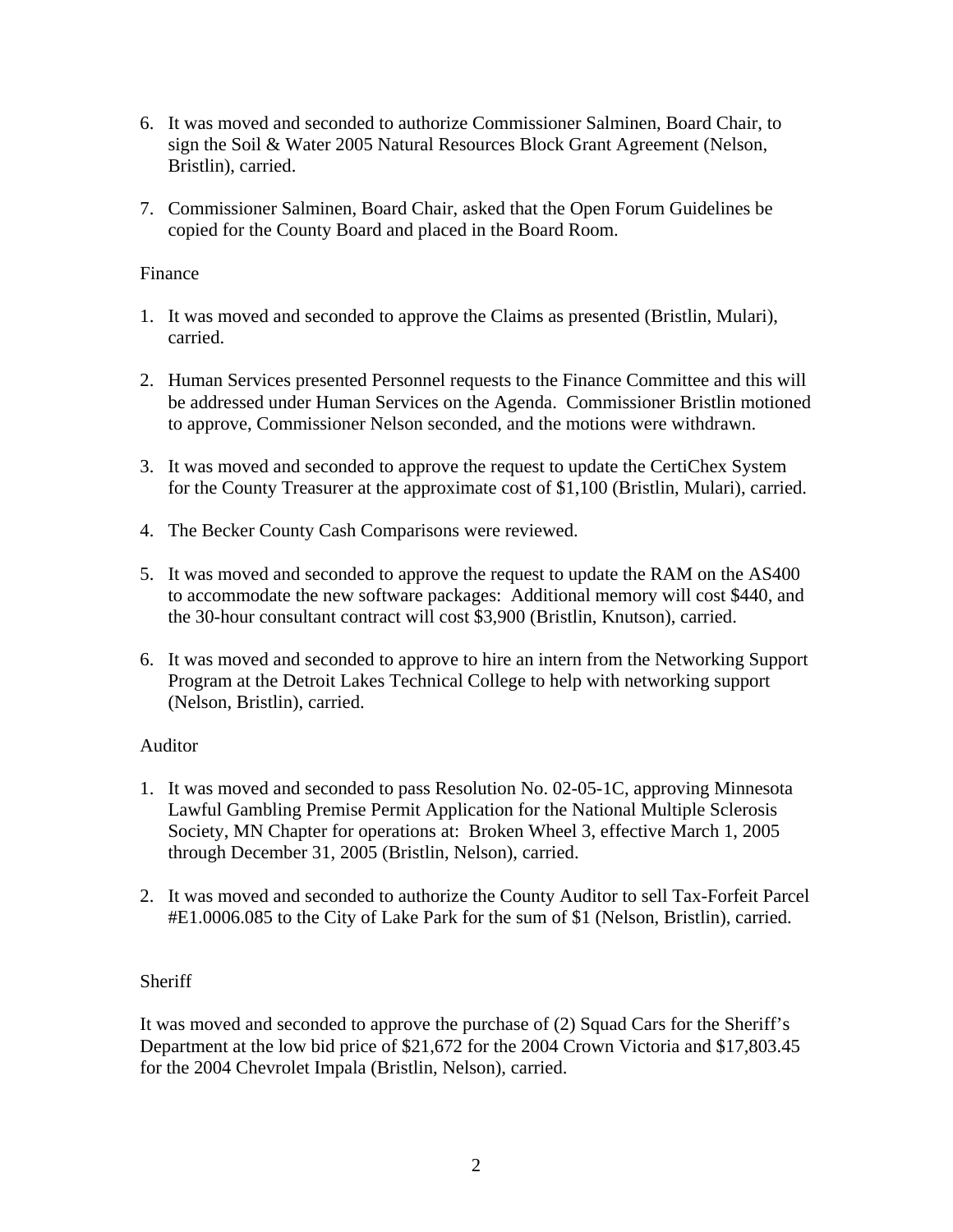# NRM

It was moved and seconded to approve to move forward to hire a consultant to facilitate and execute group implementation of third-party forest certification for seven (7) northern Minnesota counties (Bristlin, Mulari), carried.

#### Highway

It was moved and seconded to pass Resolution No. 02-05-1G, Cooperative Construction Project Agreement between Becker County and Otter Tail County to complete a joint project on County State Aid Highways No. 70 and Highway No. 75 in 2005 (Otter Tail County); and County State Aid Highways No. 39, No. 40 and No. 49 in 2005 (Becker County) (Knutson, Bristlin), carried.

#### Human Services

- 1. It was moved and seconded to approve the Agenda as amended (Bristlin, Knutson), carried.
- 2. It was moved and seconded to approve the Amendment to the Dakota Medical Foundation Grant to extend the grant to continue the Shared-Care Psychiatry Program (Bristlin, Nelson), carried.
- 3. It was moved and seconded to pass Resolution No. 02-05-1F, to fill a Full-time Support Enforcement Aide position in the Human Services Department due to a resignation and to hire from the Merit System Pool (Bristlin, Nelson), carried.
- 4. It was moved and seconded to pass Resolution No. 02-05-1E, to create a permanent Full-time Foster Care Specialist position and to interview and hire from the Merit System Pool List (Bristlin, Mulari), carried.
- 5. It was moved and seconded to approve the following Purchase of Services Contracts (Bristlin, Knutson), carried.

Blue Sky Inc. Lakes Homes & Program Development Waivered Services West Home Lakes Homes & Program Development Adult Foster Care Barbara VanOfferen Home Becker County Development Achievement Center

- 6. It was moved and seconded to support the American Indian Child Welfare Project and to send a letter of support to Commissioner Goodno, Department of Human Services of Minnesota (Bristlin, Nelson), carried.
- 7. It was moved and seconded to accept the Family Services, Adult Services and Probation Placement Reports (Bristlin, Mulari), carried.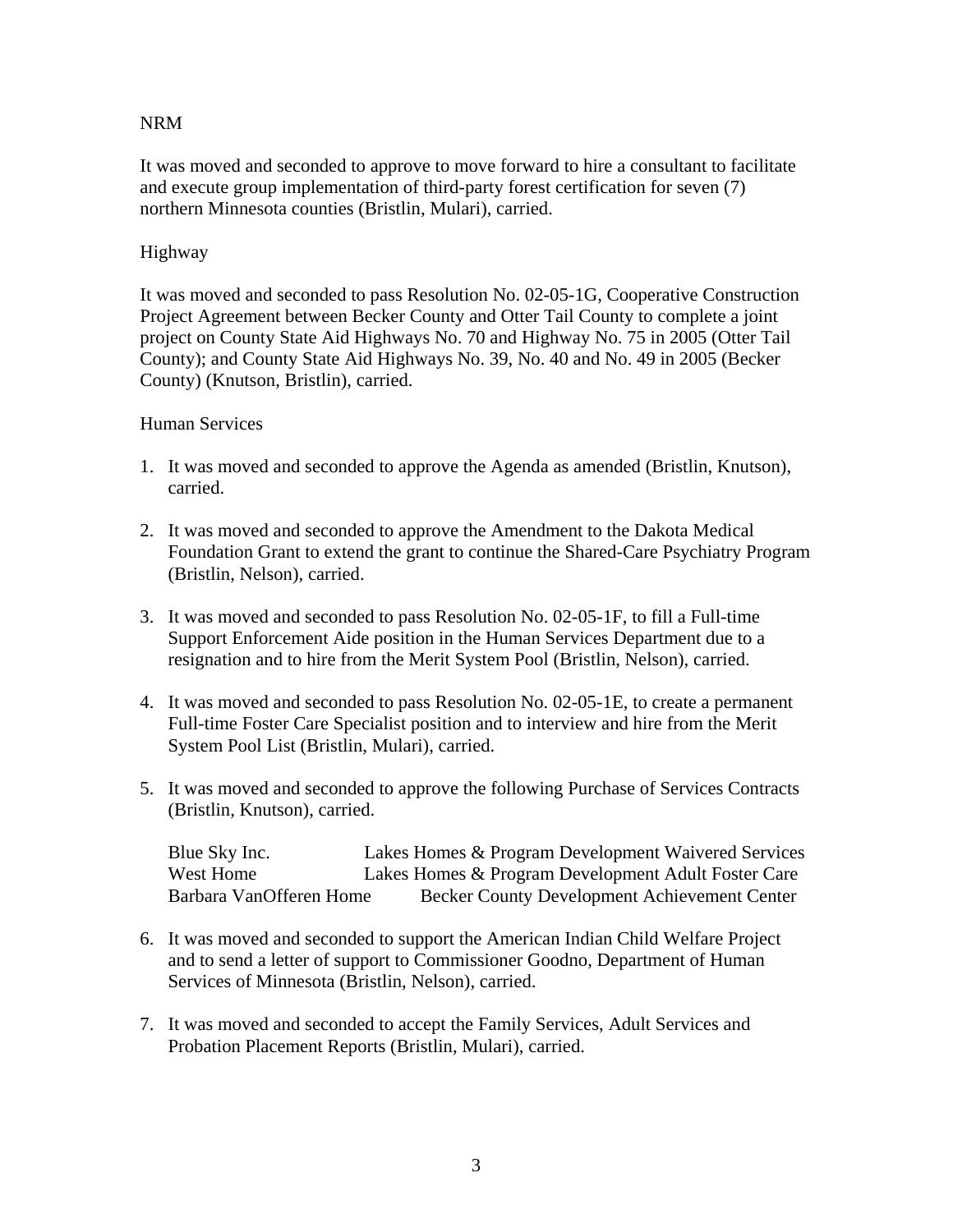- 8. It was moved and seconded to authorize Matt Casey, Director, Human Services, to move ahead with the amendment to the grant agreement for two initiatives related to childhood immunizations (Mulari, Bristlin), carried.
- 9. It was moved and seconded to continue with the Immunization Registry Contract (Bristlin, Mulari), carried.
- 10. It was moved and seconded to approve the Public Health Preparedness Grant from January 1, 2005 to August 31, 2005 (Bristlin, Knutson), carried.
- 11. It was moved and seconded to approve the reimbursement for additional services provided in the public health clinic or other public setting by submitting to Blue Plus Public Programs (Bristlin, Mulari), carried.
- 12. It was moved and seconded to approve the Human Services Claims (Bristlin, Mulari), carried.
- 13. It was moved and seconded to approve the Community Health Claims (Bristlin, Mulari), carried.
- 14. It was moved and seconded to pass Resolution No. 02-05-1D, to create a permanent part-time Transit Bus Driver due to increased hours of scheduled service and to interview and hire a permanent part-time Transit Bus Driver (Nelson, Bristlin), carried.
- 15. An update was given on the Transit Building Grant received.
- 16. It was moved and seconded to approve the Transit Claims (Bristlin, Nelson), carried.

County Attorney – Lake St. Clair

The County Attorney reviewed the history of St. Clair Lake. Tera Guetter, of the Pelican River Watershed District, requested at an earlier Board Meeting (11-23-04) that the Board consider the adoption of an ordinance that would prohibit all boating on St. Clair Lake to maintain the integrity of the alum barrier. After consideration by the County Board, they moved and seconded to pass Resolution 02-05-1H, expressing to hold a public hearing to consider the adoption of an ordinance. Tuesday, March 22, 2005 at 1:00 p.m. was selected as the date of the Notice of Public Hearing and Intent to Enact a County Ordinance to Prohibit the Operation of Motorized Watercraft on St. Clair Lake (Bristlin, Knutson), carried.

Closed Session at 11:15 a.m. It was moved and seconded to close the meeting (Bristlin, Mulari), carried. Tax Court Litigation was discussed. Open Session at 11:30 a.m. It was moved and seconded to open the meeting (Bristlin, Knutson), carried. A letter of support of settlement to the County Attorney was the consensus of the Board.